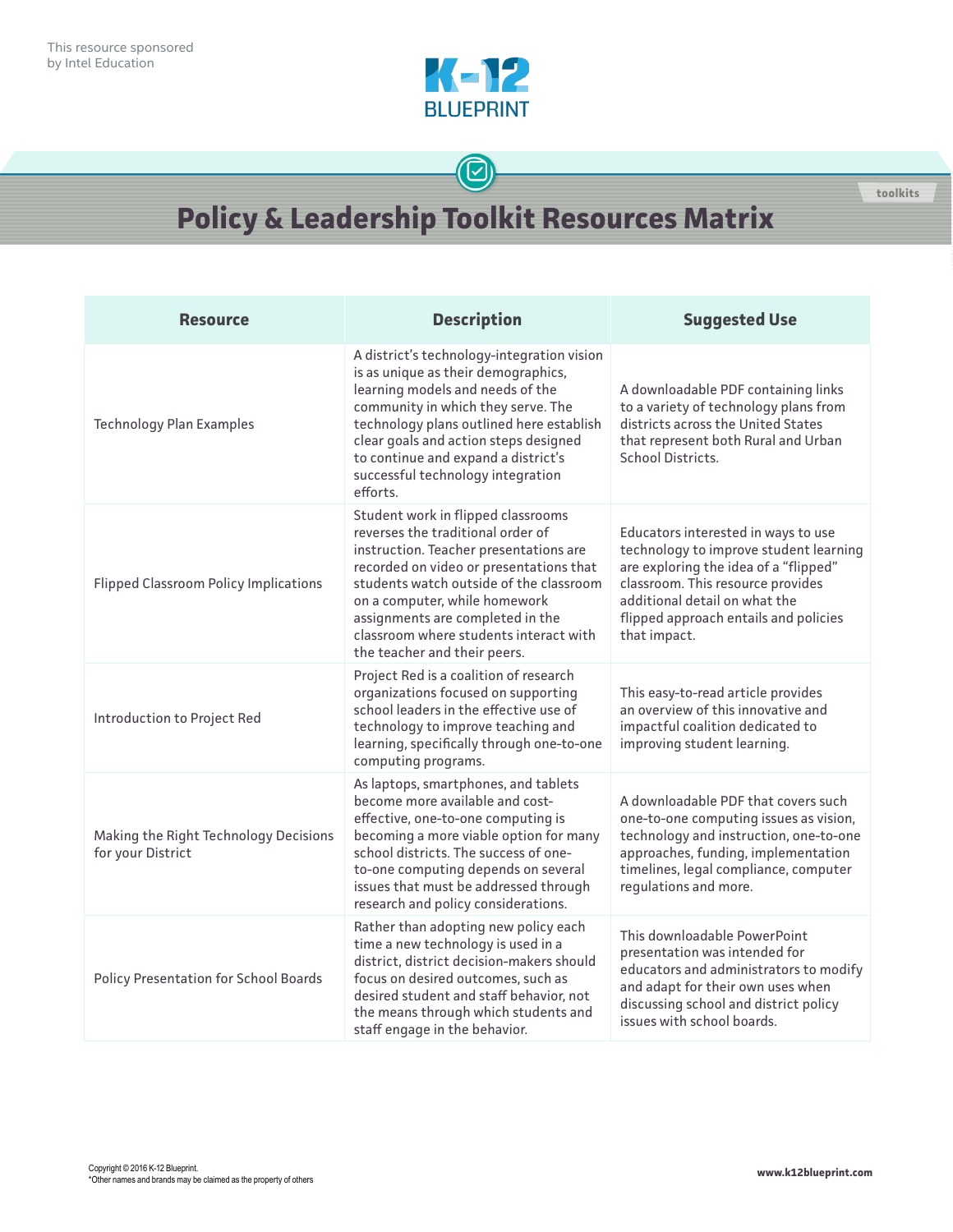| <b>Policy Presentation for Administrators</b>                                               | Streamlined technology policies<br>focus on educational and institutional<br>goals; target desired student and staff<br>behaviors rather than specific types of                                                                                                                                                              | This downloadable PowerPoint<br>presentation was intended for<br>administrators to modify and adapt for                                                                                                                                                            |
|---------------------------------------------------------------------------------------------|------------------------------------------------------------------------------------------------------------------------------------------------------------------------------------------------------------------------------------------------------------------------------------------------------------------------------|--------------------------------------------------------------------------------------------------------------------------------------------------------------------------------------------------------------------------------------------------------------------|
|                                                                                             | technology; and refrain from addressing<br>issues covered in other policies.                                                                                                                                                                                                                                                 | their own uses when discussing school<br>and district policy issues.                                                                                                                                                                                               |
| <b>Policy Presentation for Staff</b><br>and Faculty                                         | Some questions that staff and faculty<br>should ask themselves when discussing<br>technology policy include: Does the<br>policy focus on student learning? Are<br>technology and infrastructure adequate<br>to meet instructional needs? Does the<br>AUP support the constructive use of<br>mobile devices and online tools? | This downloadable PowerPoint<br>presentation was intended for staff and<br>faculty to modify and adapt for their<br>own uses when discussing school and<br>district policy issues.                                                                                 |
| <b>Policy Presentation for Parents</b>                                                      | Parents are bound to have lots<br>of questions regarding a school's<br>technology policies, such as: Are all<br>technology policies designed to promote<br>student learning? Does the curriculum<br>include robust instruction in technology<br>literacy to teach students how to behave<br>ethically and safely online?     | This downloadable PowerPoint<br>presentation was intended for staff and<br>faculty to modify and adapt for their<br>own uses when discussing school and<br>district policy issues with parents.                                                                    |
| <b>School Transformation Process</b>                                                        | The School Transformation Process<br>helps schools or school systems reflect<br>on, plan and undertake changes in<br>education for 21st Century learning.                                                                                                                                                                    | This Microsoft <sup>®</sup> guide helps school<br>leaders formulate and implement a<br>vision for change.                                                                                                                                                          |
| Quality Assurance: Monitoring and<br><b>Evaluation to Inform Practice</b><br>and Leadership | Monitoring and evaluation is used by<br>governments worldwide to improve<br>school systems and educational results<br>- and they can play an integral role in<br>holistic education transformation.                                                                                                                          | This Microsoft® resource provides<br>monitoring and evaluation guides and<br>examples for leaders.                                                                                                                                                                 |
| Partnerships and Capacity Building                                                          | A public-private education partnership<br>(PPEP) is a way to increase enrolment,<br>student outcomes and cost efficiencies.<br>Typically the private sector functions<br>as operator and the public sector<br>as financier, creating a complex but<br>potentially positive arrangement for<br>both parties.                  | This Microsoft® resource provides an<br>actionable overview of the four pillars<br>of a PPEP transformation.                                                                                                                                                       |
| <b>Education Transformation Framework</b>                                                   | Once a more automated IT environment<br>supporting learning transformation is<br>deployed, students, teachers, parents<br>and school leaders enjoy a better user<br>experience, with effective security and<br>easy access to services and applications.                                                                     | This guide is designed to underpin the<br>Microsoft® Education Transformation<br>Framework - a process that helps fast<br>track system-wide transformation<br>by summarizing decades of quality<br>research into the ten critical<br>components of transformation. |
| <b>School Transformation Process Poster</b>                                                 | The School Transformation Process helps<br>schools or school systems systematically<br>reflect on, plan, and implement reform.                                                                                                                                                                                               | This poster from Microsoft® illustrates<br>the cyclical process enabling<br>continuous improvement.                                                                                                                                                                |